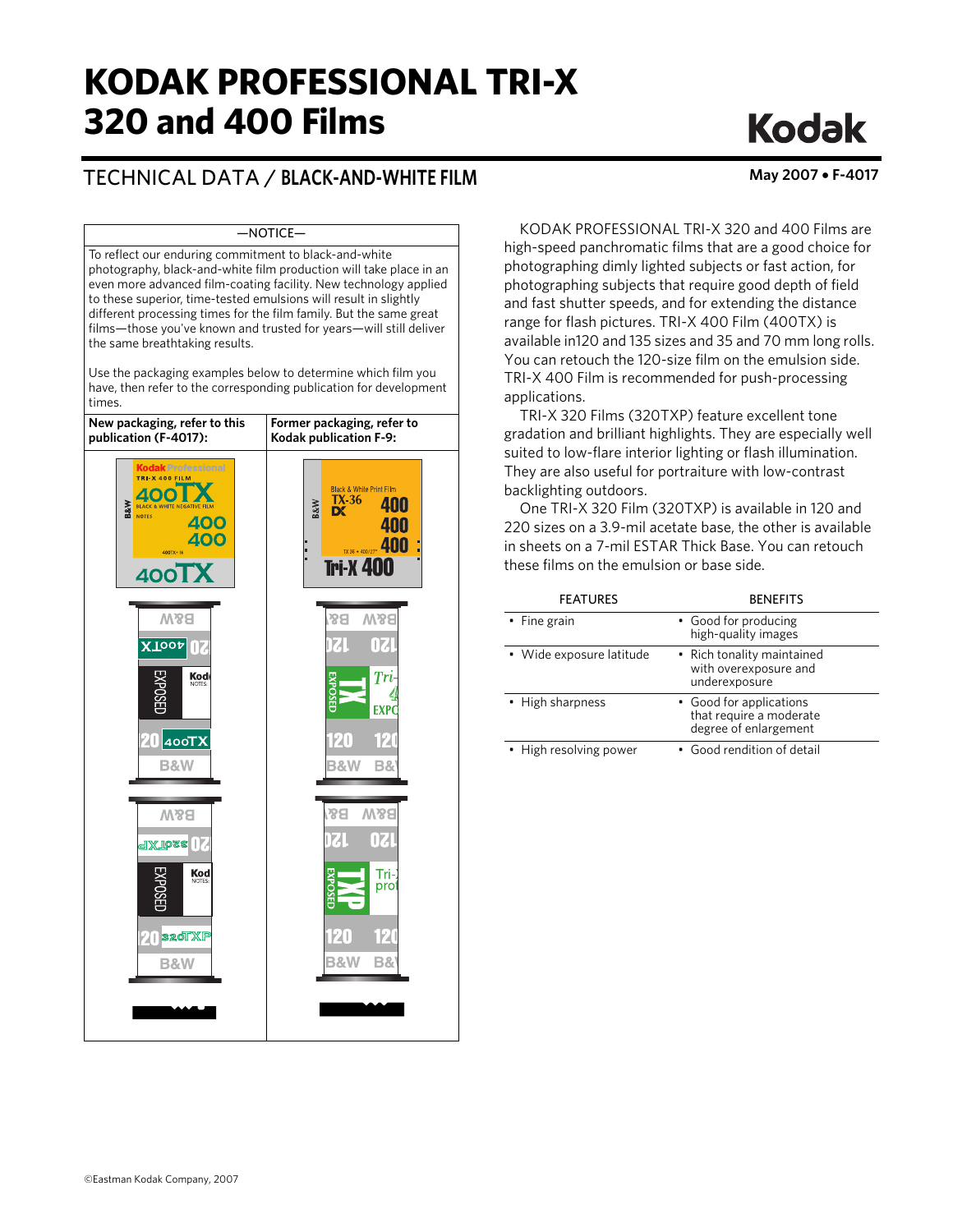# **SIZES AVAILABLE**

Catalog numbers and packaging may differ from country to country. See your dealer who supplies KODAK PROFESSIONAL Products.

# **STORAGE AND HANDLING**

Load and unload your camera in subdued light.

High temperatures or high humidity may produce unwanted quality changes. Store unexposed film at 24°C (75°F) or lower in the original sealed package. Always store film (exposed or unexposed) in a cool, dry place. For best results, process film as soon as possible after exposure.

Protect processed film from strong light, and store it in a cool dry place. For more information, see KODAK Publication No. E-30, *Storage and Care of KODAK Films and Papers—Before and After Processing*.

# **EXPOSURE**

## **Daylight**

Use the exposures in the table below for average front-lit subjects from 2 hours after sunrise to 2 hours before sunset.

| <b>Lighting Conditions</b>               | Shutter Speed (second) and<br>Lens Opening |                              |  |  |
|------------------------------------------|--------------------------------------------|------------------------------|--|--|
|                                          | <b>TRI-X 320 Film</b>                      | <b>TRI-X 400</b><br>Film     |  |  |
| Bright/Hazy Sun on Light Sand or<br>Snow | 1/500<br>f/16                              | 1/500<br>f/22                |  |  |
| Bright or Hazy Sun, Distinct<br>Shadows  | 1/500<br>$f/11$ <sup>*</sup>               | 1/500<br>$f/16$ <sup>†</sup> |  |  |
| Weak, Hazy Sun (Soft Shadows)            | 1/500<br>f/8                               | 1/500<br>f/11                |  |  |
| Cloudy Bright (No Shadows)               | 1/500<br>f/5.6                             | 1/500<br>f/8                 |  |  |
| Heavy Overcast, Open Shade‡              | 1/500<br>f/4                               | 1/500<br>f/5.6               |  |  |

\* Use *f*/5.6 at 1/500 for backlit close-up subjects.

† Use *f*/8 at 1/500 for backlit close-up subjects.

‡ Subject shaded from the sun but lighted by a large area of clear sky.

## **Exposure and Development Adjustments for Long and Short Exposures**

At the exposure times in the table below, compensate for the reciprocity characteristics of this film by increasing exposure and adjusting the development as shown.

| If Indicated<br>Exposure<br>Time Is<br>(Seconds) | Use This<br>Lens-<br>Aperture<br>Adjustment | OR | This Adjusted<br>Exposure<br>Time<br>(Seconds) | <b>AND Use This</b><br>Development<br>Adjustment |
|--------------------------------------------------|---------------------------------------------|----|------------------------------------------------|--------------------------------------------------|
| 1/100,000                                        | +1 stop                                     |    | Change<br>Aperture                             | $+20%$                                           |
| 1/10,000                                         | $+1/2$ stop                                 |    | Change<br>Aperture                             | $+15%$                                           |
| 1/1,000                                          | None                                        |    | None                                           | $+10%$                                           |
| 1/100                                            | None                                        |    | None                                           | None                                             |
| 1/10                                             | None                                        |    | None                                           | None                                             |
| 1                                                | +1 stop                                     |    | 2                                              | $-10%$                                           |
| 10                                               | +2 stops                                    |    | 50                                             | $-20%$                                           |
| 100                                              | +3 stops                                    |    | 1200                                           | $-30%$                                           |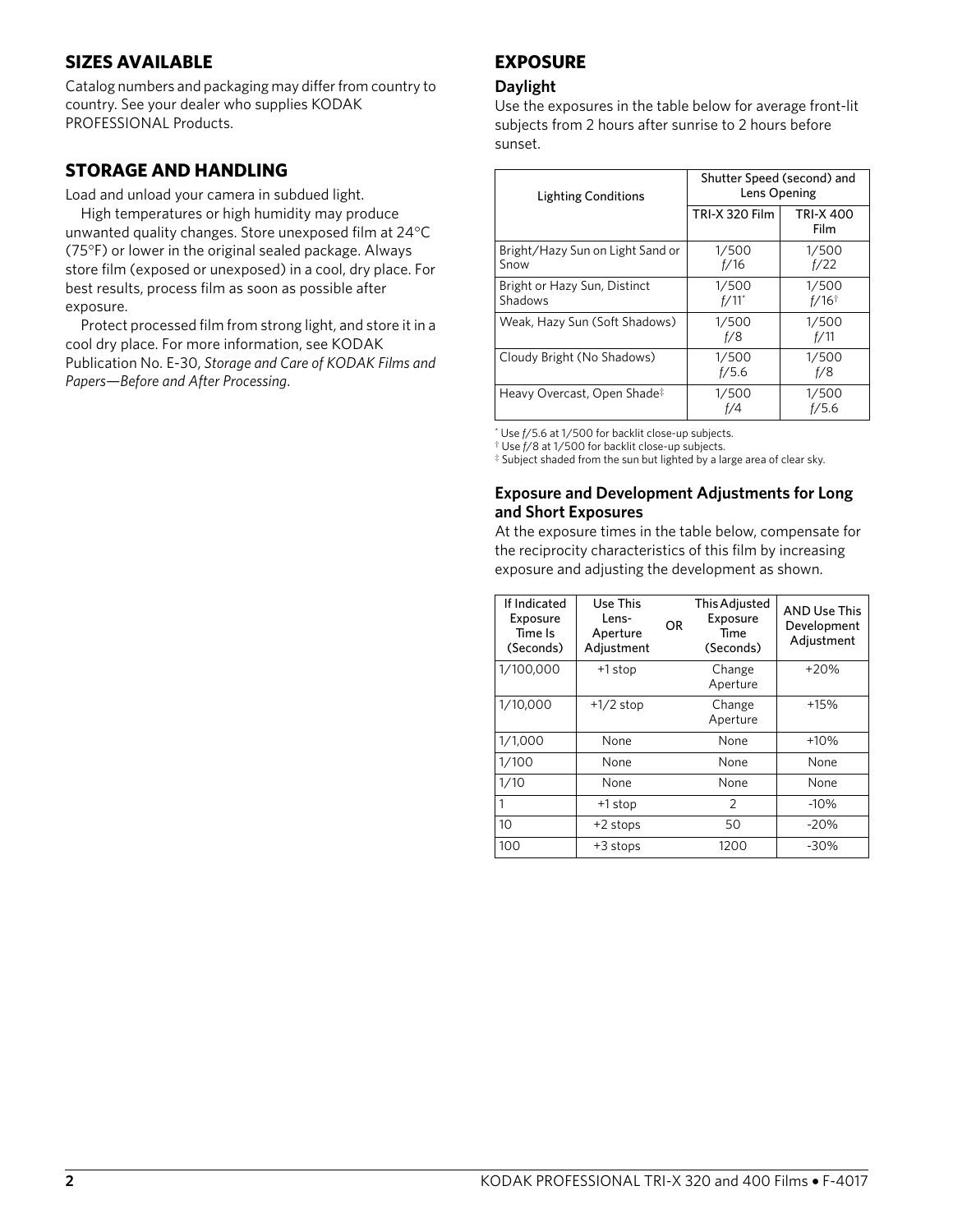It may be difficult to use the table to estimate the adjusted times for calculated exposure times between 1 and 100 seconds. The graphs that follow will help you find the adjusted times for calculated exposure times between those given in the table.



F002 0062GC

## **Filter Corrections**

Multiply the normal exposure time by the filter factor.

**KODAK PROFESSIONAL TRI-X 400 Film / 400TX**

| <b>KODAK WRATTEN</b><br><b>Gelatin Filter</b> | Daylight Filter<br>Factor | <b>Tungsten Filter</b><br>Factor |
|-----------------------------------------------|---------------------------|----------------------------------|
| No. 8 (yellow)                                | $\mathcal{P}$             | 1.5                              |
| No. 11 (yellowish green)                      | 4                         | 3                                |
| No. 12 (deep yellow)                          | 2.5                       |                                  |
| No. 15 (deep yellow)                          | 2.5                       | 1.5                              |
| No. 25 (red)*                                 | 8                         | 5                                |
| No. 47 (blue) $^*$                            | 6                         | 12                               |
| No. 58 $(green)^*$                            | 6                         | 6                                |
| Polarizing Filter                             | つら                        | つら                               |

\* Filter recommended for making separation negatives.

#### **KODAK PROFESSIONAL TRI-X 320 Film / 320TXP**

| <b>KODAK WRATTEN</b><br><b>Gelatin Filter</b> | Daylight Filter<br>Factor | <b>Tungsten Filter</b><br>Factor |
|-----------------------------------------------|---------------------------|----------------------------------|
| No. 8 (yellow)                                | $\mathcal{P}$             | 1.5                              |
| No. 11 (yellowish green)                      | 4                         | 4                                |
| No. 15 (deep yellow)                          | 2.5                       | $\mathcal{P}$                    |
| No. 25 (red) $*$                              | 8                         | 5                                |
| No. 29 (red)*†                                | 16                        | 10                               |
| No. 47 (blue)*                                | 6                         | 10                               |
| No. 58 $(green)^*$                            | 8                         | 8                                |
| Polarizing Filter                             | 2.5                       | 2.5                              |

\* Filter recommended for making separation negatives. † For TRI-X 320 sheet film only.

## **DARKROOM RECOMMENDATIONS**

Handle unprocessed film in total darkness.

Using a safelight *will* affect your results. If absolutely necessary, after development is half complete, you can use a safelight equipped with a KODAK 3 Safelight Filter (dark green) with a 15-watt bulb for a few seconds. Keep the safelight at least 4 feet (1.2 metres) from the film. Run tests to determine that safelight use gives acceptable results for your application.

For information on safelight testing, see KODAK Publication No. K-4, *How Safe Is Your Safelight?*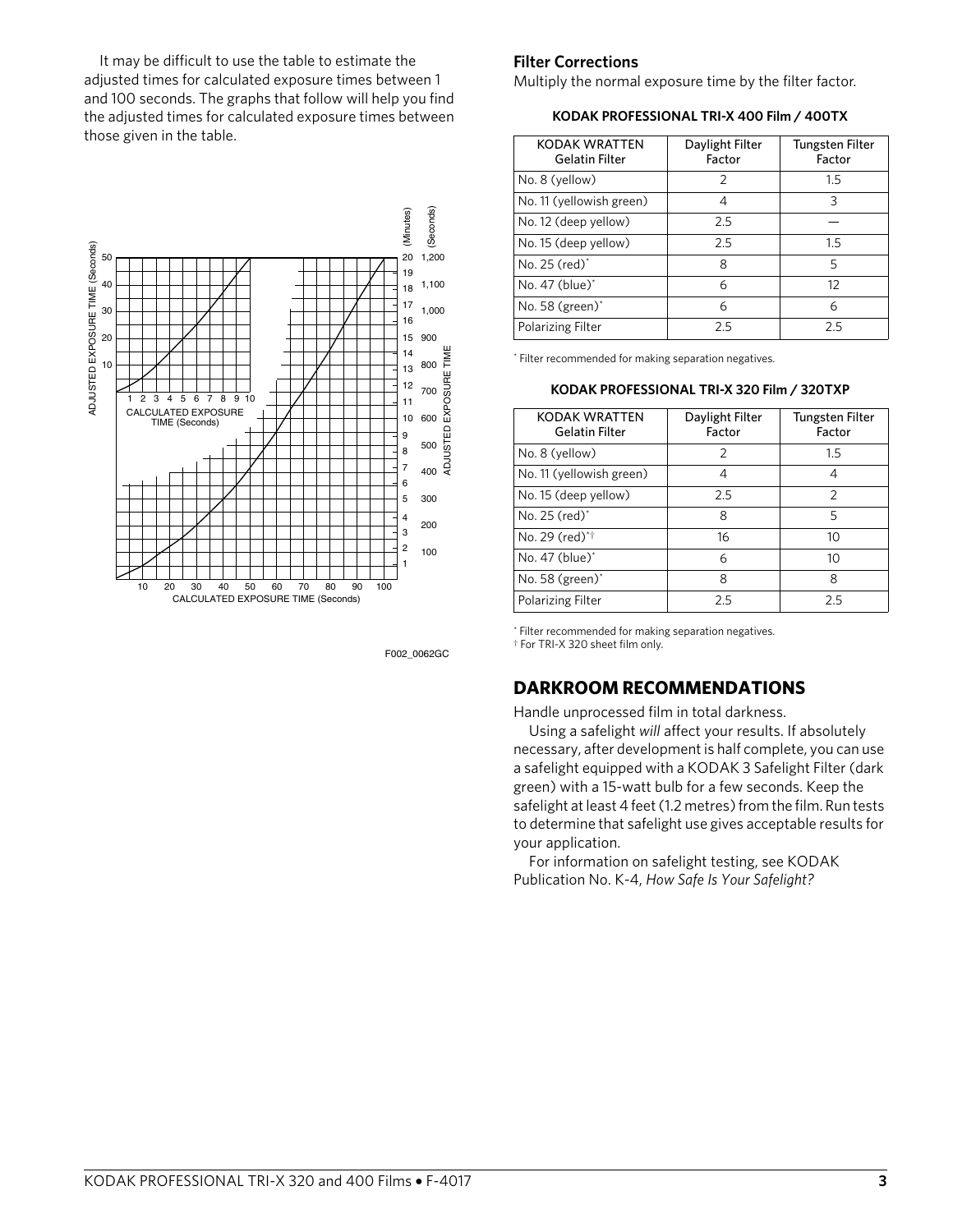# **PROCESSING**

The following starting-point recommendations are intended to produce a contrast index of 0.56. Make tests to determine the best development time for your application.

**Note:** Tank development times shorter than 5 minutes may produce unsatisfactory uniformity.

# **MANUAL PROCESSING**

## **Small-Tank Processing (8- or 16-ounce tank)**

With small single- or double-reel tanks, drop the loaded film reel into the developer and attach the top to the tank. Firmly tap the tank on the top of the work surface to dislodge any air bubbles. Provide initial agitation of 5 to 7 inversion cycles in 5 seconds; i.e., extend your arm and vigorously twist your wrist 180 degrees.

Then repeat this agitation procedure at 30-second intervals for the rest of the development time.

## **Large-Tank Processing (1/2- to 3 1/2-gallon tank)— Rolls and Sheets**

Agitate continuously for the first 15 to 30 seconds by raising and lowering the basket, rack, or spindle 1/2-inch. Do not agitate the basket, rack, or spindle for the remainder of the first minute. Then agitate once per minute by lifting the basket, rack, or spindle out of the developer, tilting it approximately 30 degrees, draining it for 5 to 10 seconds, and reimmersing it. Alternate the direction of tilting the basket, rack, or spindle.



| <b>KODAK</b>                        | Development Time (Minutes)        |                         |                                   |                                   |                         |                          |                         |                         |                                   |                                 |  |  |
|-------------------------------------|-----------------------------------|-------------------------|-----------------------------------|-----------------------------------|-------------------------|--------------------------|-------------------------|-------------------------|-----------------------------------|---------------------------------|--|--|
| <b>PROFESSIONAL</b><br>Developer or |                                   |                         | Small Tank*                       |                                   |                         |                          |                         | Large Tank <sup>†</sup> |                                   |                                 |  |  |
| Developer and<br>Replenisher        | $65^{\circ}$ F<br>$(18^{\circ}C)$ | 68°F<br>$(20^{\circ}C)$ | $70^{\circ}$ F<br>$(21^{\circ}C)$ | $72^{\circ}$ F<br>$(22^{\circ}C)$ | 75°F<br>$(24^{\circ}C)$ | $65^{\circ}$ F<br>(18°C) | 68°F<br>$(20^{\circ}C)$ | 70°F<br>$(21^{\circ}C)$ | $72^{\circ}$ F<br>$(22^{\circ}C)$ | $75^\circ F$<br>$(24^{\circ}C)$ |  |  |
| T-MAX                               | $6^{3}/4$                         | 6                       | $5^{3}/4$                         | $5\frac{1}{2}$                    | $4^{3}/4$               |                          |                         | N <sub>R</sub>          |                                   |                                 |  |  |
| T-MAX RS                            | $4^{3}/4$                         | $4\frac{1}{2}$          | $4^{1/4}$                         | 4                                 | 31/2                    | 51/2                     | 5                       | $4^{3}/4$               | 41/2                              | $\overline{4}$                  |  |  |
| $HC-110(B)$                         | $4\frac{1}{2}$                    | $3\frac{3}{4}$          | 31/2                              | 3                                 | 21/2                    | 5                        | 41/2                    | 4                       | 31/2                              | 3                               |  |  |
| D-76                                | 8                                 | $6^{3}/4$               | 61/4                              | 51/2                              | $4^{3}/4$               | 91/4                     | $7^{3}/4$               | 7                       | 61/2                              | 51/2                            |  |  |
| $D-76(1:1)$                         | $10^{3}/4$                        | $9^{3}/_{4}$            | 9                                 | 81/2                              | $7^{3}/_{4}$            | $12^{1/4}$               | 11                      | $10^{1/2}$              | $9^{3}/4$                         | $8^{3}/4$                       |  |  |
| <b>XTOL</b>                         | 8                                 | 7                       | $6^{1/4}$                         | $5\frac{3}{4}$                    | $4^{3}/4$               | 91/4                     | 8                       | $7^{1/4}$               | 61/2                              | 51/2                            |  |  |
| <b>XTOL (1:1)</b>                   | 10                                | 9                       | 81/2                              | 8                                 | $7^{1/4}$               | 111/2                    | 101/2                   | 93/4                    | 91/4                              | 81/4                            |  |  |
| MICRODOL-X                          | $10^{1/4}$                        | 91/4                    | $8^{3}/4$                         | 81/4                              | 71/2                    | 113/4                    | $10^{3}/4$              | 10                      | 91/2                              | 81/2                            |  |  |
| MICRODOL-X (1:3)                    | 183/4                             | 17                      | 16                                | 15                                | 131/2                   | N <sub>R</sub>           | 191/2                   | $18^{1/4}$              | $17^{1/4}$                        | $15\frac{1}{2}$                 |  |  |
| DK-50 (1:1)                         | 7                                 | 6                       | 51/2                              | 5                                 | 41/2                    | 71⁄2                     | $6\frac{1}{2}$          | 6                       | 51/2                              | 5                               |  |  |

#### **TRI-X 400 Film / 400TX**

\* With agitation at 30-second intervals. Development times shorter than 5 minutes may produce unsatisfactory results.

† With manual agitation at 1-minute intervals. Development times shorter than 5 minutes may produce unsatisfactory results.

NR = Not Recommended.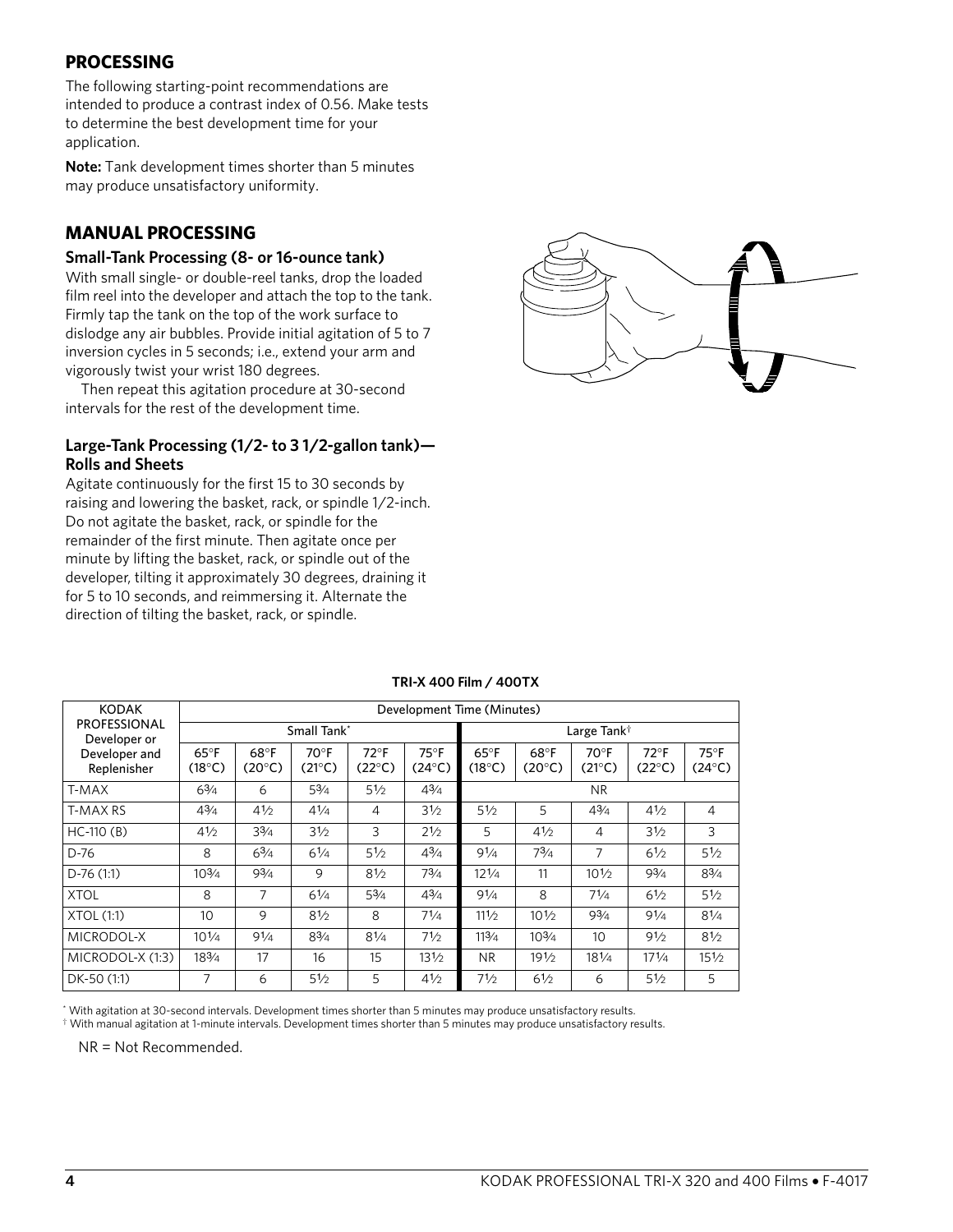#### **TRI-X 320 Film / 320TXP—Rolls**

| <b>KODAK</b>                        | Development Time (Minutes)        |                         |                        |                                  |                                   |                                   |                         |                                 |                          |                         |  |
|-------------------------------------|-----------------------------------|-------------------------|------------------------|----------------------------------|-----------------------------------|-----------------------------------|-------------------------|---------------------------------|--------------------------|-------------------------|--|
| <b>PROFESSIONAL</b><br>Developer or |                                   |                         | Small Tank*            |                                  |                                   |                                   |                         | Large Tank <sup>†</sup>         |                          |                         |  |
| Developer and<br>Replenisher        | $65^{\circ}$ F<br>$(18^{\circ}C)$ | 68°F<br>$(20^{\circ}C)$ | $70^\circ F$<br>(21°C) | $72^{\circ}F$<br>$(22^{\circ}C)$ | $75^{\circ}$ F<br>$(24^{\circ}C)$ | $65^{\circ}$ F<br>$(18^{\circ}C)$ | 68°F<br>$(20^{\circ}C)$ | $70^\circ F$<br>$(21^{\circ}C)$ | $72^{\circ}$ F<br>(22°C) | 75°F<br>$(24^{\circ}C)$ |  |
| T-MAX                               | 81/4                              | 71/4                    | 63/4                   | 61/4                             | 51/4                              | <b>NR</b>                         |                         |                                 |                          |                         |  |
| <b>T-MAX RS</b>                     | 41/2                              | 4                       | 31/2                   | 31/4                             | $2^{3/4}$                         | 5                                 | 41/2                    | 41/4                            | 33/4                     | 31/4                    |  |
| $HC-110(B)$                         | 51/4                              | 43/4                    | 41/4                   | 4                                | 31/2                              | 61/4                              | 51/2                    | 5                               | 41/2                     | $\overline{4}$          |  |
| $D-76$                              | 10                                | 9                       | 81/4                   | 71/2                             | 61/2                              | 111/2                             | $10^{1/4}$              | 91/2                            | 83/4                     | 71/2                    |  |
| $D-76(1:1)$                         | $14^{1/4}$                        | 123/4                   | 113/4                  | $10^{3/4}$                       | 91/4                              |                                   |                         |                                 |                          |                         |  |
| <b>XTOL</b>                         | 83/4                              | 73/4                    | 71/4                   | 61/2                             | 53/4                              | $10^{1/4}$                        | 9                       | 81/4                            | 71/2                     | 61/2                    |  |
| <b>XTOL (1:1)</b>                   | 121/2                             | 111/4                   | $10^{1/4}$             | 91/2                             | 8                                 |                                   |                         |                                 |                          |                         |  |
| MICRODOL-X                          | 111/2                             | $10^{1/4}$              | 91/2                   | 83/4                             | 71/2                              | 131/4                             | 113/4                   | 103/4                           | 10                       | 81/2                    |  |

\* With agitation at 30-second intervals. Development times shorter than 5 minutes may produce unsatisfactory results.

 $\dagger$  With manual agitation at 1-minute intervals. Development times shorter than 5 minutes may produce unsatisfactory results.

NR = Not Recommended.

## **Tray and Large-Tank Processing —Sheets**

Provide continuous agitation; rotate the sheets 90 degrees as you interleave them. Prewetting sheet film may improve tray process uniformity.

| TRI-X 320 Film / 320TXP-Sheets |  |
|--------------------------------|--|
|--------------------------------|--|

| <b>KODAK</b>                        | Development Time (Minutes)        |                         |                         |                                  |                                 |  |  |  |  |  |
|-------------------------------------|-----------------------------------|-------------------------|-------------------------|----------------------------------|---------------------------------|--|--|--|--|--|
| <b>PROFESSIONAL</b><br>Developer or | $Tray^*$                          |                         |                         |                                  |                                 |  |  |  |  |  |
| Developer and<br>Replenisher        | $65^{\circ}$ F<br>$(18^{\circ}C)$ | 68°F<br>$(20^{\circ}C)$ | 70°F<br>$(21^{\circ}C)$ | $72^{\circ}F$<br>$(22^{\circ}C)$ | $75^\circ F$<br>$(24^{\circ}C)$ |  |  |  |  |  |
| T-MAX RS                            | 3                                 | $2^{3/4}$               | 21/2                    | <b>NR</b>                        | N <sub>R</sub>                  |  |  |  |  |  |
| $HC-110(B)$                         | $3^{3}/4$                         | 31/4                    | 3                       | $2^{3/4}$                        | 21/2                            |  |  |  |  |  |
| $D-76$                              | $6\frac{3}{4}$                    | 6                       | $5\frac{1}{2}$          | 5                                | 41/2                            |  |  |  |  |  |
| $D-76(1:1)$                         | $10^{1/4}$                        | 9                       | 81/2                    | $7^{3}/4$                        | $6^{3}/4$                       |  |  |  |  |  |
| <b>XTOL</b>                         | $6^{3}/4$                         | 6                       | 51/2                    | 5                                | 41/2                            |  |  |  |  |  |
| XTOL (1:1)                          | 91/2                              | 81/2                    | $7^{3}/4$               | $7^{1/4}$                        | $6\frac{1}{4}$                  |  |  |  |  |  |
| MICRODOL-X                          | $8^{3}/4$                         | $7^{3}/4$               | 71/4                    | $6^{3}/4$                        | $5^{3}/4$                       |  |  |  |  |  |
| DK-50 (1:1)                         | 5                                 | 5                       | 41/2                    | 41/2                             | 4                               |  |  |  |  |  |

\* With continuous agitation.

#### **TRI-X 320 Film / 320TXP—Sheets**

| <b>KODAK</b>                        | Development Time (Minutes)        |                         |                        |                                  |                                 |                                   |                         |                        |                                            |                                 |  |
|-------------------------------------|-----------------------------------|-------------------------|------------------------|----------------------------------|---------------------------------|-----------------------------------|-------------------------|------------------------|--------------------------------------------|---------------------------------|--|
| <b>PROFESSIONAL</b><br>Developer or |                                   |                         | Large Tank*            |                                  |                                 |                                   |                         |                        | Large Tank With Gaseous Burst <sup>†</sup> |                                 |  |
| Developer and<br>Replenisher        | $65^{\circ}$ F<br>$(18^{\circ}C)$ | 68°F<br>$(20^{\circ}C)$ | $70^\circ F$<br>(21°C) | $72^{\circ}F$<br>$(22^{\circ}C)$ | $75^\circ F$<br>$(24^{\circ}C)$ | $65^{\circ}$ F<br>$(18^{\circ}C)$ | 68°F<br>$(20^{\circ}C)$ | $70^\circ F$<br>(21°C) | $72^{\circ}$ F<br>(22°C)                   | $75^\circ F$<br>$(24^{\circ}C)$ |  |
| <b>T-MAX RS</b>                     | 4                                 | 31/2                    | 31/4                   | <b>NR</b>                        | <b>NR</b>                       | 3                                 | $2^{3/4}$               | 21/2                   | <b>NR</b>                                  | <b>NR</b>                       |  |
| $HC-110(B)$                         | $4^{3}/4$                         | $4^{1/4}$               | $\overline{4}$         | 31/2                             | 3                               | $3^{3}/4$                         | 31/4                    | 3                      | $2^{3/4}$                                  | 21/2                            |  |
| D-76                                | 81/2                              | 71/2                    | 7                      | $6^{1/4}$                        | $5\frac{1}{2}$                  | $6^{3}/4$                         | 6                       | 51/2                   | 5                                          | 41/2                            |  |
| $D-76(1:1)$                         | $12^{3}/4$                        | 111/4                   | 101/2                  | $9^{3}/_{4}$                     | 81/2                            | $10^{1/4}$                        | 9                       | 81/2                   | $7^{3}/4$                                  | $6^{3}/4$                       |  |
| <b>XTOL</b>                         | 81/2                              | 71/2                    | 7                      | $6^{1/4}$                        | 51/2                            | $6^{3}/4$                         | 6                       | 51/2                   | 5                                          | 41/2                            |  |
| <b>XTOL (1:1)</b>                   | 12                                | 101/2                   | $9^{3}/4$              | 9                                | $7^{3}/4$                       | 91/2                              | 81/2                    | $7^{3}/_{4}$           | $7^{1/4}$                                  | 61/4                            |  |
| MICRODOL-X                          | 11                                | 93/4                    | 9                      | 81/4                             | 71/4                            | $8^{3}/4$                         | 73/4                    | $7^{1/4}$              | $6^{3}/4$                                  | $5^{3}/4$                       |  |
| DK-50 (1:1)                         | 7                                 | 61/2                    | 6                      | $5\frac{1}{2}$                   | 5                               | 5                                 | 5                       | 41/2                   | $4\frac{1}{2}$                             | 4                               |  |

\* With manual agitation at 1-minute intervals.

† With gaseous-burst agitation (1 second every 10 seconds) that provides pressure to raise the solution level 5/8 inch (16 mm). Development times shorter than 5 minutes may produce unsatisfactory uniformity.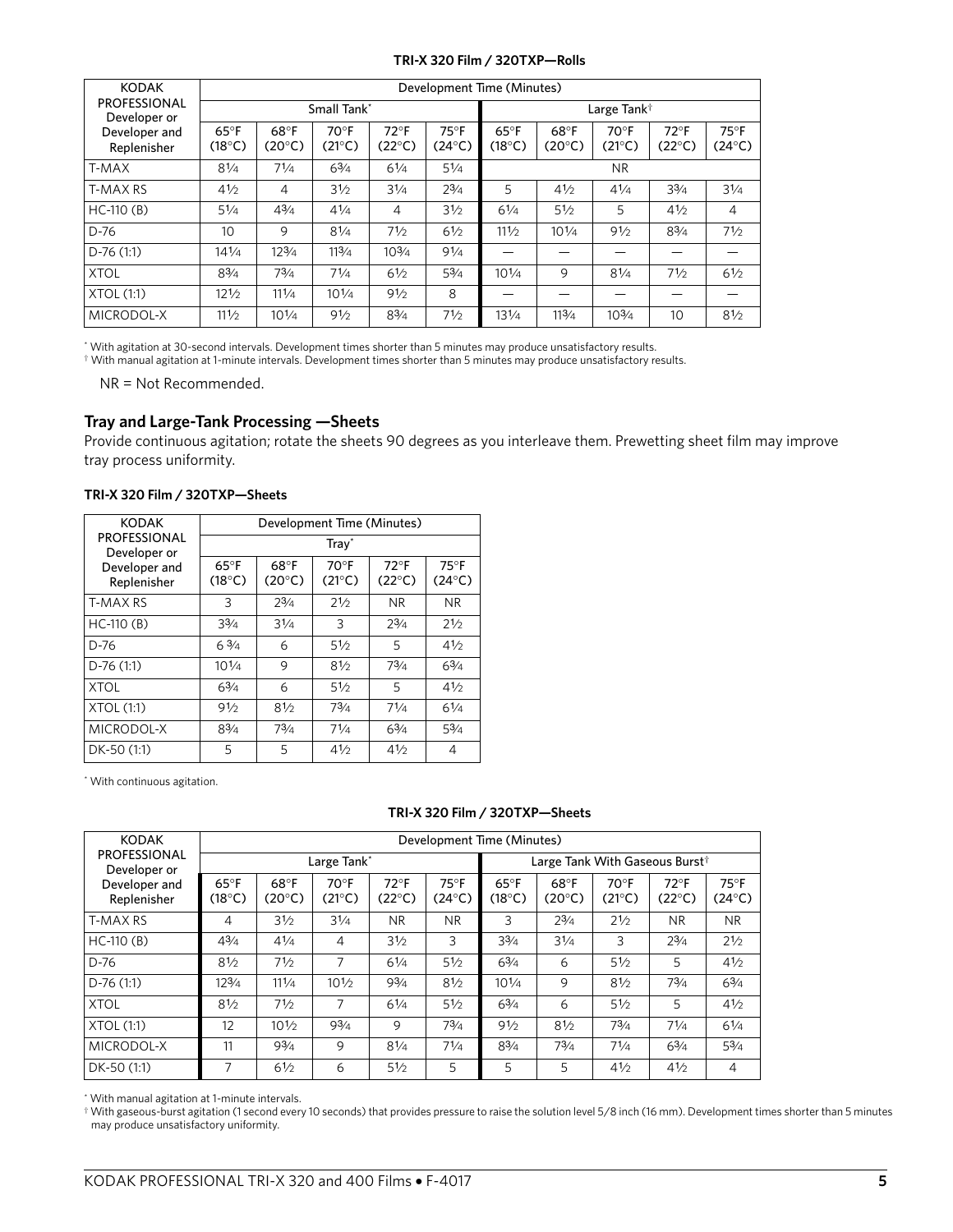## **Rotary-Tube Processing**

Follow the agitation recommendations for your processor. The design of the machine and the agitation will significantly affect the development time required to obtain optimum contrast. The times given below are starting-point recommendations. Make tests to determine if results are acceptable for your needs.

#### **TRI-X 400 Film / 400TX**

| <b>KODAK</b>                                                        | Development Time (Minutes)        |                         |                                   |                                  |                                 |  |  |  |
|---------------------------------------------------------------------|-----------------------------------|-------------------------|-----------------------------------|----------------------------------|---------------------------------|--|--|--|
| <b>PROFESSIONAL</b><br>Developer or<br>Developer and<br>Replenisher | $65^{\circ}$ F<br>$(18^{\circ}C)$ | 68°F<br>$(20^{\circ}C)$ | $70^{\circ}$ F<br>$(21^{\circ}C)$ | $72^{\circ}F$<br>$(22^{\circ}C)$ | $75^\circ F$<br>$(24^{\circ}C)$ |  |  |  |
| T-MAX                                                               | 63/4                              | 6                       | 53/4                              | 51/2                             | 43/4                            |  |  |  |
| T-MAX RS                                                            | 43/4                              | 41/2                    | 41/4                              | 4                                | 31/2                            |  |  |  |
| <b>XTOL</b>                                                         | 8                                 | 7                       | 61/4                              | 53/4                             | 43/4                            |  |  |  |
| XTOL(1:1)                                                           | 10                                | 9                       | 81/2                              | 8                                | 71/4                            |  |  |  |
| $HC-110(B)$                                                         | 41/2                              | 33/4                    | 31/2                              | 3                                | 21/2                            |  |  |  |
| $D-76$                                                              | 8                                 | 63/4                    | 61/4                              | 51/2                             | 43/4                            |  |  |  |
| $D-76(1:1)$                                                         | $10^{3/4}$                        | 93/4                    | 9                                 | 81/2                             | 73/4                            |  |  |  |

#### **TRI-X 320 Film / 320TXP—Rolls**

| <b>KODAK</b>                                                        | Development Time (Minutes)        |                         |                            |                                  |                                   |  |  |  |
|---------------------------------------------------------------------|-----------------------------------|-------------------------|----------------------------|----------------------------------|-----------------------------------|--|--|--|
| <b>PROFESSIONAL</b><br>Developer or<br>Developer and<br>Replenisher | $65^{\circ}$ F<br>$(18^{\circ}C)$ | 68°F<br>$(20^{\circ}C)$ | $70°$ F<br>$(21^{\circ}C)$ | $72^{\circ}F$<br>$(22^{\circ}C)$ | $75^{\circ}$ F<br>$(24^{\circ}C)$ |  |  |  |
| T-MAX                                                               | 81/4                              | 71/4                    | 63/4                       | 61/4                             | 51/4                              |  |  |  |
| <b>T-MAX RS</b>                                                     | 41/2                              | 4                       | 31/2                       | 31/4                             | $2^{3/4}$                         |  |  |  |
| <b>XTOL</b>                                                         | 83/4                              | 73/4                    | 71/4                       | 61/2                             | 53/4                              |  |  |  |
| <b>XTOL (1:1)</b>                                                   | 121/2                             | 111/4                   | $10^{1/4}$                 | 91/2                             | 8                                 |  |  |  |
| $HC-110(B)$                                                         | 51/4                              | 43/4                    | 41/4                       | 4                                | 31/2                              |  |  |  |
| D-76                                                                | 10                                | 9                       | 81/4                       | 71/2                             | 61/2                              |  |  |  |
| $D-76(1:1)$                                                         | $14^{1/4}$                        | 123/4                   | 113/4                      | $10^{3/4}$                       | 91/4                              |  |  |  |
| MICRODOL-X                                                          | 111/2                             | $10^{1/4}$              | 91/2                       | 83/4                             | 71/2                              |  |  |  |
| DK-50 (1:1)                                                         | 9                                 | 8                       | 71/2                       | 7                                | 6                                 |  |  |  |

#### **TRI-X 320 Film / 320TXP—Sheets**

| <b>KODAK</b>                                                        | Development Time (Minutes)        |                         |                                   |                                  |                                   |  |  |
|---------------------------------------------------------------------|-----------------------------------|-------------------------|-----------------------------------|----------------------------------|-----------------------------------|--|--|
| <b>PROFESSIONAL</b><br>Developer or<br>Developer and<br>Replenisher | $65^{\circ}$ F<br>$(18^{\circ}C)$ | 68°F<br>$(20^{\circ}C)$ | $70^{\circ}$ F<br>$(21^{\circ}C)$ | $72^{\circ}F$<br>$(22^{\circ}C)$ | $75^{\circ}$ F<br>$(24^{\circ}C)$ |  |  |
| T-MAX                                                               | <b>NR</b>                         |                         |                                   |                                  |                                   |  |  |
| <b>T-MAX RS</b>                                                     | $2^{3/4}$                         | 21/2                    | 21/4                              | <b>NR</b>                        | <b>NR</b>                         |  |  |
| <b>XTOL</b>                                                         | 6                                 | 51/4                    | 43/4                              | 41/2                             | 4                                 |  |  |
| XTOL (1:1)                                                          | 81/4                              | 71/4                    | 63/4                              | 61/4                             | 51/2                              |  |  |
| $HC-110(B)$                                                         | 31/4                              | 3                       | $2^{3/4}$                         | 21/2                             | 21/4                              |  |  |
| $D-76$                                                              | 6                                 | 51/4                    | 43/4                              | 41/2                             | 4                                 |  |  |
| $D-76(1:1)$                                                         | 9                                 | 8                       | 71/4                              | 63/4                             | 6                                 |  |  |
| MICRODOL-X                                                          | 73/4                              | 63/4                    | 61/4                              | 53/4                             | 5                                 |  |  |

# **FINAL STEPS**

65 to 75°F (18 to 24°C).

| Step/Solution                    | Time (min:sec)       |
|----------------------------------|----------------------|
| <b>Rinse</b> —with agitation:    |                      |
| KODAK Indicator Stop Bath        | 0:30                 |
| KODAK EKTAFLO Stop Bath          | 0:30                 |
| $Fix$ – with frequent agitation: |                      |
| KODAK Fixer                      | 5:00 to 10:00        |
| KODAK Rapid Fixer                | 2:00 to 4:00         |
| <b>KODAFIX Solution</b>          | 2:00 to 4:00         |
| KODAK POLYMAX T Fixer (1:3)      | 2:00 to 4:00         |
| Wash:                            |                      |
| <b>Running Water</b><br>$-OR-$   | 20:00 to 30:00       |
| Rinse with water                 | 0:30                 |
| KODAK Hypo Clearing Agent        | 1:00 to 2:00<br>5:00 |
| Running water                    |                      |
| <b>Final Rinse:</b>              |                      |
| KODAK PHOTO-FLO Solution         | 0:30                 |
| $Drv$ - in a dust-free place     |                      |

# **PUSH PROCESSING**

Push processing allows you to expose the film at higher film-speed numbers for conditions such as low-level light, stop action, or existing light. However, there will be a loss of shadow detail and an increase in graininess.

Because of these films' exposure latitude, you can underexpose by one stop and use normal processing times. Prints will show a slight loss in shadow detail.

You can underexpose by two stops if you increase development time by push processing. Prints will show an increase in contrast and graininess with further loss of shadow detail. However, results should be acceptable for many applications. Expose a test roll to determine the film speed that gives the best results for your application.

You can underexpose TRI-X 400 Film / 400TX by three stops if you increase development time by push processing. Prints will show an increase in contrast and graininess, and an additional loss of shadow detail. However, results should be acceptable for some applications. Expose some test rolls to determine the film speed that gives the best results for your application.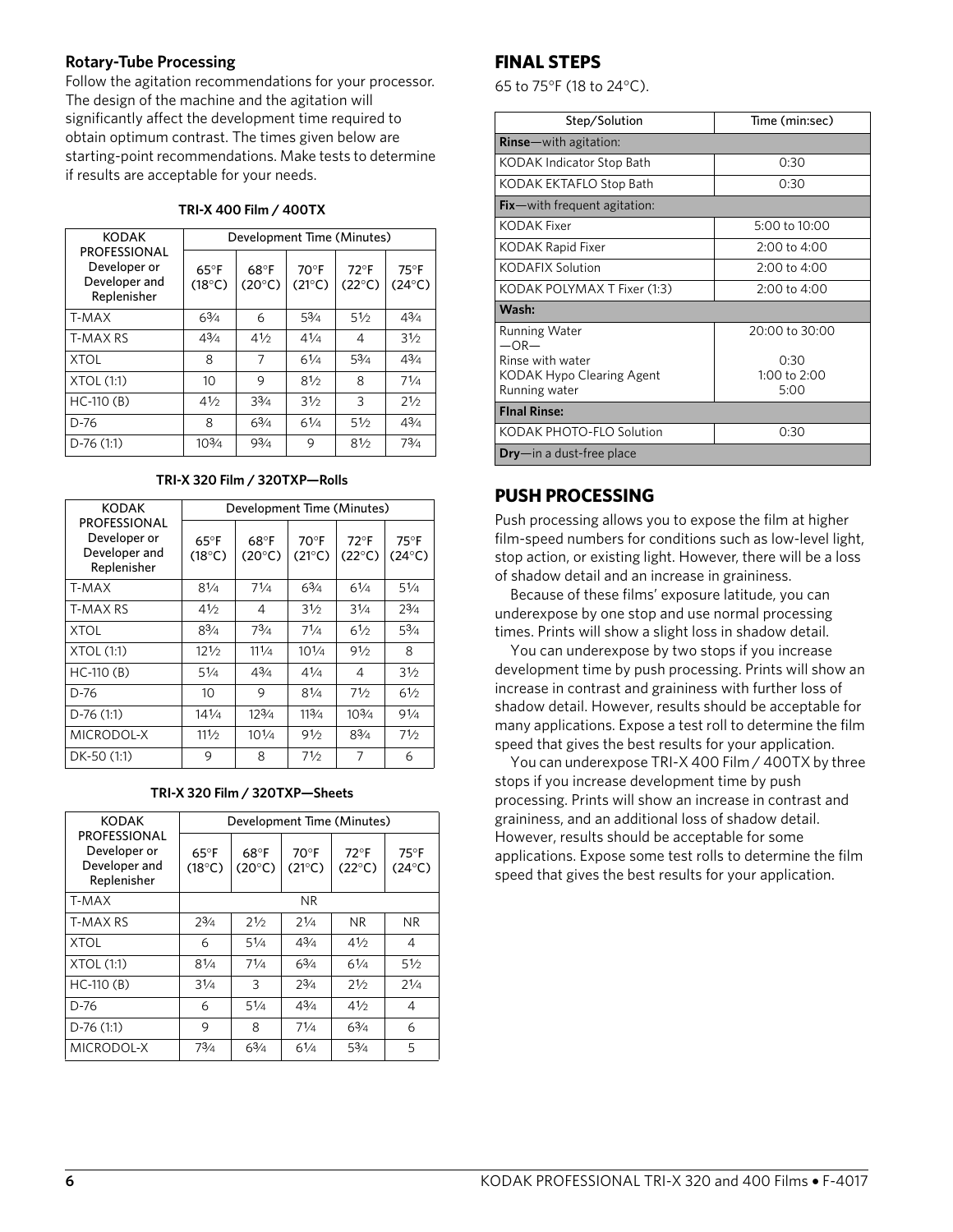## **TRI-X 400 Film / 400TX**

| <b>KODAK</b>                        | Small Tank; Agitation at 30-second intervals                |                         |                                   |                                  |                                   |                                                             |                         |                         |                                   |                                   |
|-------------------------------------|-------------------------------------------------------------|-------------------------|-----------------------------------|----------------------------------|-----------------------------------|-------------------------------------------------------------|-------------------------|-------------------------|-----------------------------------|-----------------------------------|
| <b>PROFESSIONAL</b><br>Developer or | El 1600 (2-Stop Push Process)<br>Development Time (Minutes) |                         |                                   |                                  |                                   | El 3200 (3-Stop Push Process)<br>Development Time (Minutes) |                         |                         |                                   |                                   |
| Developer and<br>Replenisher        | $65^{\circ}$ F<br>$(18^{\circ}C)$                           | 68°F<br>$(20^{\circ}C)$ | $70^{\circ}$ F<br>$(21^{\circ}C)$ | $72^{\circ}F$<br>$(22^{\circ}C)$ | $75^{\circ}$ F<br>$(24^{\circ}C)$ | $65^{\circ}$ F<br>$(18^{\circ}C)$                           | 68°F<br>$(20^{\circ}C)$ | 70°F<br>$(21^{\circ}C)$ | $72^{\circ}$ F<br>$(22^{\circ}C)$ | $75^{\circ}$ F<br>$(24^{\circ}C)$ |
| T-MAX                               | 91/2                                                        | $8^{3}/4$               | $8^{1/4}$                         | $7^{3}/_{4}$                     | 7                                 | <b>NR</b>                                                   | <b>NR</b>               | <b>NR</b>               | <b>NR</b>                         | 81/4                              |
| <b>T-MAX RS</b>                     | 81/2                                                        | $7^{3}/_{4}$            | 71/4                              | $6^{3}/4$                        | 6                                 |                                                             | 91/2                    | 9                       | $8^{1/4}$                         | 71/2                              |
| $HC-110(B)$                         | 7                                                           | 6                       | 51/2                              | 5                                | $4^{1/4}$                         |                                                             |                         |                         |                                   |                                   |
| $D-76$                              | 111/4                                                       | 91/2                    | $8^{3}/4$                         | $7^{3}/4$                        | $6\frac{1}{2}$                    | $12^{3}/4$                                                  | 11                      | $9^{3}/4$               | 9                                 | 71/2                              |
| $D-76(1:1)$                         | 143/4                                                       | 131/4                   | 121/2                             | 113/4                            | $10^{3}/4$                        | 171/2                                                       | 16                      | 15                      | $14^{1/4}$                        | 123/4                             |
| <b>XTOL</b>                         | 111/4                                                       | $9^{3}/4$               | $8^{3}/4$                         | 8                                | $6\frac{3}{4}$                    |                                                             | 111/2                   | 101/2                   | 91/2                              | 8                                 |
| <b>XTOL (1:1)</b>                   | $14\frac{1}{2}$                                             | 131/4                   | $12^{1/4}$                        | 111/2                            | $10\frac{1}{2}$                   |                                                             | 151/2                   | $14\frac{1}{2}$         | 133/4                             | $12^{1/4}$                        |

NR = Not Recommended.

#### **TRI-X 400 Film / 400TX**

| <b>KODAK</b>                        | Large Tank; Agitation at 1-minute intervals                 |                         |                   |                                  |                                                             |                          |                         |                |                          |                         |
|-------------------------------------|-------------------------------------------------------------|-------------------------|-------------------|----------------------------------|-------------------------------------------------------------|--------------------------|-------------------------|----------------|--------------------------|-------------------------|
| <b>PROFESSIONAL</b><br>Developer or | El 1600 (2-Stop Push Process)<br>Development Time (Minutes) |                         |                   |                                  | El 3200 (3-Stop Push Process)<br>Development Time (Minutes) |                          |                         |                |                          |                         |
| Developer and<br>Replenisher        | $65^{\circ}$ F<br>$(18^{\circ}C)$                           | 68°F<br>$(20^{\circ}C)$ | $70°$ F<br>(21°C) | $72^{\circ}F$<br>$(22^{\circ}C)$ | $75^{\circ}$ F<br>$(24^{\circ}C)$                           | $65^{\circ}$ F<br>(18°C) | 68°F<br>$(20^{\circ}C)$ | 70°F<br>(21°C) | $72^{\circ}$ F<br>(22°C) | 75°F<br>$(24^{\circ}C)$ |
| T-MAX RS                            |                                                             | 83/4                    | 8                 | 71/2                             |                                                             |                          |                         |                |                          |                         |
| $HC-110(B)$                         | 8                                                           | 63/4                    | 61/4              | 51/2                             | 43/4                                                        |                          |                         |                |                          |                         |
| D-76                                | 121/2                                                       | $10^{3/4}$              | 93/4              | 83/4                             | 71/2                                                        |                          |                         |                |                          |                         |
| <b>XTOL</b>                         | 123/4                                                       | 11                      | 93/4              | 9                                | 71⁄2                                                        | 151/4                    | 13                      | 113/4          | 101/2                    | 9                       |

## **TRI-X 400 Film / 400TX**

| <b>KODAK</b>                                                        | Rotary Tube; Continuous agitation                           |                         |                                 |                                   |                                   |                                                             |                         |                                 |                                   |                          |
|---------------------------------------------------------------------|-------------------------------------------------------------|-------------------------|---------------------------------|-----------------------------------|-----------------------------------|-------------------------------------------------------------|-------------------------|---------------------------------|-----------------------------------|--------------------------|
| <b>PROFESSIONAL</b><br>Developer or<br>Developer and<br>Replenisher | El 1600 (2-Stop Push Process)<br>Development Time (Minutes) |                         |                                 |                                   |                                   | El 3200 (3-Stop Push Process)<br>Development Time (Minutes) |                         |                                 |                                   |                          |
|                                                                     | $65^{\circ}$ F<br>$(18^{\circ}C)$                           | 68°F<br>$(20^{\circ}C)$ | $70^\circ F$<br>$(21^{\circ}C)$ | $72^{\circ}$ F<br>$(22^{\circ}C)$ | $75^{\circ}$ F<br>$(24^{\circ}C)$ | $65^{\circ}$ F<br>$(18^{\circ}C)$                           | 68°F<br>$(20^{\circ}C)$ | $70^\circ F$<br>$(21^{\circ}C)$ | $72^{\circ}$ F<br>$(22^{\circ}C)$ | $75^{\circ}$ F<br>(24°C) |
| T-MAX                                                               | 91/2                                                        | $8^{3}/4$               | $8^{1/4}$                       | $7^{3}/_{4}$                      | 7                                 | N <sub>R</sub>                                              | <b>NR</b>               | <b>NR</b>                       | <b>NR</b>                         | $8^{1/4}$                |
| <b>T-MAX RS</b>                                                     | 81/2                                                        | $7^{3}/4$               | 71/4                            | $6^{3}/4$                         | 6                                 |                                                             | 91/2                    | 9                               | 81/4                              | 71/2                     |
| $HC-110(B)$                                                         | 7                                                           | 6                       | 51/2                            | 5                                 | $4^{1/4}$                         |                                                             |                         |                                 |                                   |                          |
| D-76                                                                | 111/4                                                       | 91/2                    | $8^{3}/4$                       | $7^{3}/4$                         | 61/2                              | $12^{3}/4$                                                  | 11                      | $9^{3}/4$                       | 9                                 | 71/2                     |
| $D-76(1:1)$                                                         | 143/4                                                       | 131/4                   | 121/2                           | 113/4                             | $10^{3}/4$                        | 171/2                                                       | 16                      | 15                              | $14^{1/4}$                        | 123/4                    |
| <b>XTOL</b>                                                         | 111/4                                                       | $9^{3}/_{4}$            | $8^{3}/4$                       | 8                                 | $6^{3}/4$                         |                                                             | 111/2                   | $10\frac{1}{2}$                 | 91/2                              | 8                        |
| XTOL (1:1)                                                          | $14\frac{1}{2}$                                             | $13^{1/4}$              | $12^{1/4}$                      | 111/2                             | $10\frac{1}{2}$                   |                                                             | $15\frac{1}{2}$         | $14\frac{1}{2}$                 | 133/4                             | $12\frac{1}{4}$          |

NR = Not Recommended.

# **TRI-X 320 Film / 320TXP—Rolls**

|                                     | Small Tank; Agitation at 30-second intervals                |                                 |                         |                                  |                                   |  |  |
|-------------------------------------|-------------------------------------------------------------|---------------------------------|-------------------------|----------------------------------|-----------------------------------|--|--|
| <b>KODAK</b><br><b>PROFESSIONAL</b> | El 1250 (2-Stop Push Process)<br>Development Time (Minutes) |                                 |                         |                                  |                                   |  |  |
| Developer                           | $65^{\circ}$ F<br>$(18^{\circ}C)$                           | $68^\circ$ F<br>$(20^{\circ}C)$ | 70°F<br>$(21^{\circ}C)$ | $72^{\circ}F$<br>$(22^{\circ}C)$ | $75^{\circ}$ F<br>$(24^{\circ}C)$ |  |  |
| XTOL                                | 131/2                                                       | 12                              | 11                      |                                  | 83/4                              |  |  |
| XTOL (1:1)                          |                                                             | 153/4                           | 141/2                   |                                  | 111/2                             |  |  |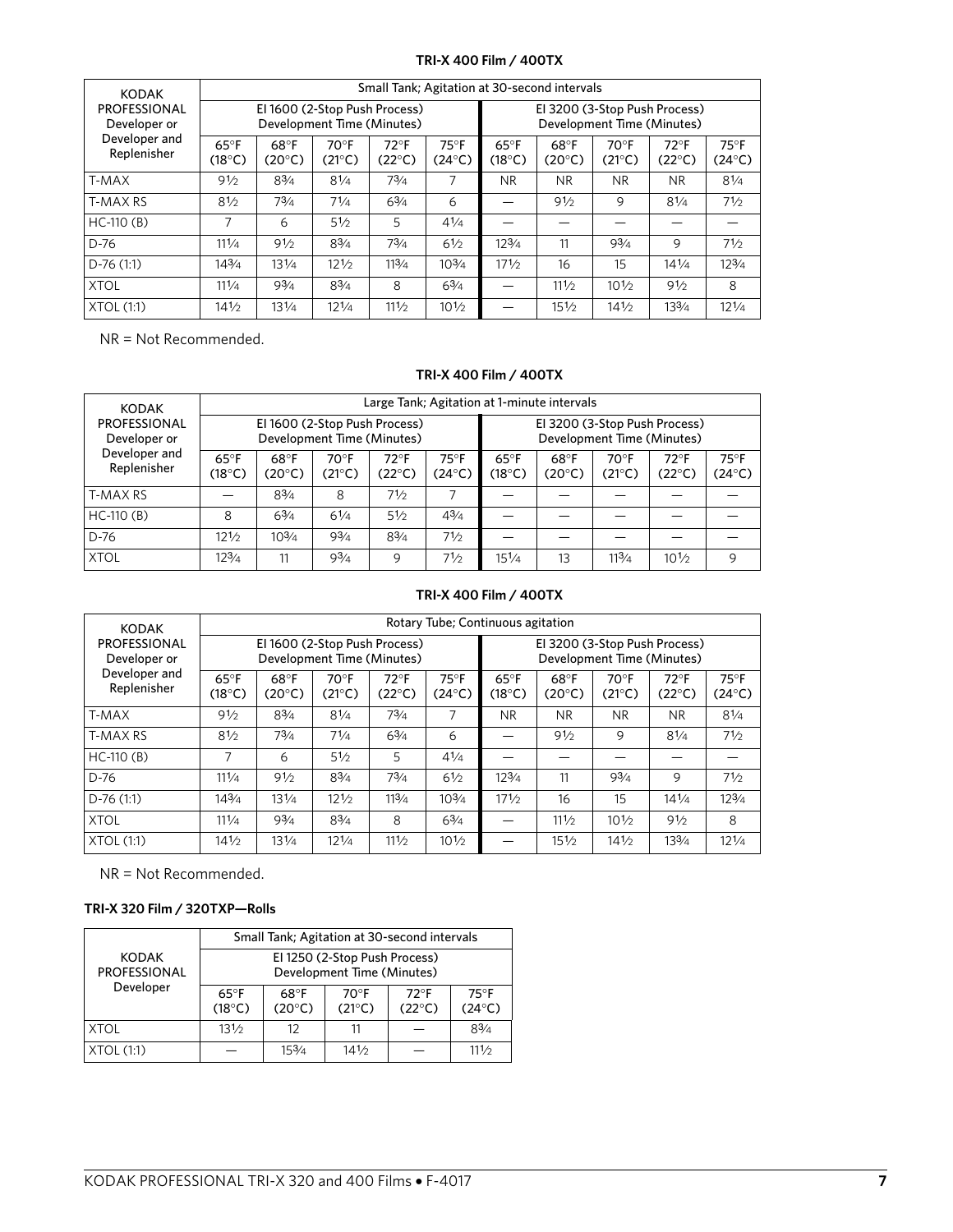#### **TRI-X 320 Film / 320TXP—Rolls**

|                              | Large Tank; Agitation at 1-minute intervals |                                                            |                         |                                  |                                   |  |  |  |
|------------------------------|---------------------------------------------|------------------------------------------------------------|-------------------------|----------------------------------|-----------------------------------|--|--|--|
| <b>KODAK</b><br>PROFESSIONAL |                                             | El 1250 (2-Stop Push Process<br>Development Time (Minutes) |                         |                                  |                                   |  |  |  |
| Developer                    | 65 $\mathrm{^{\circ}F}$<br>$(18^{\circ}C)$  | 68°F<br>$(20^{\circ}C)$                                    | 70°F<br>$(21^{\circ}C)$ | $72^{\circ}F$<br>$(22^{\circ}C)$ | $75^{\circ}$ F<br>$(24^{\circ}C)$ |  |  |  |
|                              | 153/4                                       | 133/4                                                      | 121/2                   |                                  | 10                                |  |  |  |

#### **TRI-X 320 Film / 320TXP—Rolls**

| <b>KODAK</b><br>PROFESSIONAL | Rotary Tube; Continuous agitation                          |                         |                                 |                                  |                                   |  |  |
|------------------------------|------------------------------------------------------------|-------------------------|---------------------------------|----------------------------------|-----------------------------------|--|--|
|                              | El 1250 (2-Stop Push Process<br>Development Time (Minutes) |                         |                                 |                                  |                                   |  |  |
| Developer                    | $65^{\circ}$ F<br>$(18^{\circ}C)$                          | 68°F<br>$(20^{\circ}C)$ | $70^\circ F$<br>$(21^{\circ}C)$ | $72^{\circ}F$<br>$(22^{\circ}C)$ | $75^{\circ}$ F<br>$(24^{\circ}C)$ |  |  |
| XTOL                         | 131/2                                                      | 12                      | 11                              |                                  | 83/4                              |  |  |
| XTOL (1:1)                   |                                                            | 153/4                   | 141⁄2                           |                                  | 111/2                             |  |  |

#### **TRI-X 320 Film / 320TXP—Sheets**

| <b>KODAK</b><br>PROFESSIONAL | Tray; Continuous agitation                                  |                                  |                                   |                                  |                                   |  |  |
|------------------------------|-------------------------------------------------------------|----------------------------------|-----------------------------------|----------------------------------|-----------------------------------|--|--|
|                              | El 1250 (2-Stop Push Process)<br>Development Time (Minutes) |                                  |                                   |                                  |                                   |  |  |
| Developer                    | $65^{\circ}$ F<br>$(18^{\circ}C)$                           | $68^{\circ}F$<br>$(20^{\circ}C)$ | $70^{\circ}$ F<br>$(21^{\circ}C)$ | $72^{\circ}F$<br>$(22^{\circ}C)$ | $75^{\circ}$ F<br>$(24^{\circ}C)$ |  |  |
| <b>XTOL</b>                  | 93/4                                                        | $8^{3}/_{4}$                     | 8                                 | 71/2                             | 61/2                              |  |  |
| XTOL (1:1)                   | $13\frac{1}{2}$                                             | 12                               |                                   | $10^{1/4}$                       | 83/A                              |  |  |

#### **TRI-X 320 Film / 320TXP—Sheets**

| <b>KODAK</b><br><b>PROFESSIONAL</b><br>Developer | Large Tank; Agitation at 1-minute intervals |                                                             |                                   |                                  |                                   |  |  |  |
|--------------------------------------------------|---------------------------------------------|-------------------------------------------------------------|-----------------------------------|----------------------------------|-----------------------------------|--|--|--|
|                                                  |                                             | El 1250 (2-Stop Push Process)<br>Development Time (Minutes) |                                   |                                  |                                   |  |  |  |
|                                                  | $65^{\circ}F$<br>(18°C)                     | $68^{\circ}$ F<br>$(20^{\circ}C)$                           | $70^{\circ}$ F<br>$(21^{\circ}C)$ | $72^{\circ}F$<br>$(22^{\circ}C)$ | $75^{\circ}$ F<br>$(24^{\circ}C)$ |  |  |  |
| <b>XTOL</b>                                      | 121/4                                       | 103/4                                                       | 10                                | 91/4                             |                                   |  |  |  |

#### **TRI-X 320 Film / 320TXP—Sheets**

|                                     | Rotary Tube; Continuous agitation                           |                         |                         |                                  |                                   |  |  |
|-------------------------------------|-------------------------------------------------------------|-------------------------|-------------------------|----------------------------------|-----------------------------------|--|--|
| <b>KODAK</b><br><b>PROFESSIONAL</b> | El 1250 (2-Stop Push Process)<br>Development Time (Minutes) |                         |                         |                                  |                                   |  |  |
| Developer                           | $65^{\circ}$ F<br>$(18^{\circ}C)$                           | 68°F<br>$(20^{\circ}C)$ | 70°F<br>$(21^{\circ}C)$ | $72^{\circ}F$<br>$(22^{\circ}C)$ | $75^{\circ}$ F<br>$(24^{\circ}C)$ |  |  |
| XTOL                                | 81/2                                                        | 71/2                    |                         | 61/2                             | 53/4                              |  |  |
| XTOL(1:1)                           | 113/4                                                       | 101/2                   | 91/2                    | 83/4                             | 73/4                              |  |  |

# **MACHINE PROCESSING**

## **Roller-Transport Processors KODAK VERSAMAT Film Processors**

You can process these films in roller-transport processors, such as the KODAK VERSAMAT Film Processor, Model 5, 11, or 411, with KODAK DURAFLO RT Developer Starter, KODAK DURAFLO RT Developer Replenisher, and KODAK Rapid Fixer.

| <b>Processing Steps and Conditions for KODAK VERSAMAT Film</b> |  |
|----------------------------------------------------------------|--|
| Processors                                                     |  |

| KODAK PROFESSIONAL TRI-X 320 and 400 Films |                 |                         |                     |                                                          |
|--------------------------------------------|-----------------|-------------------------|---------------------|----------------------------------------------------------|
| Step                                       | No. of<br>Racks | Path Length             |                     |                                                          |
|                                            |                 | Model 11                | Models 5<br>and 411 | Temperature                                              |
| Develop                                    | 2               | 8.5 ft<br>(2.6 m)       | 4 ft (1.2 m)        | $80 \pm 0.5$ °F<br>$(26.5 \pm 0.3^{\circ}C)$             |
| Fix                                        | 3               | 12 ft $(3.8 \text{ m})$ | 6 ft (1.9 m)        | $80^{\circ}$ F (26.5)<br>nominal                         |
| Wash                                       | 2               | 8 ft (2.4 m)            | 4 ft (1.2 m)        | 70 to 75°F<br>$(21 to 24^{\circ}C)$                      |
| Drv                                        |                 | 8 ft (2.4 m)            | 4 ft (1.2 m)        | 105 to 140°F<br>$(40.5 \text{ to } 60^{\circ} \text{C})$ |

The recommended machine speeds for processing KODAK PROFESSIONAL TRI-X 320 and 400 Films are as follows:

| Processor                                             | TRI-X<br>400 Film         | <b>TRI-X 320</b><br><b>Film Rolls</b> | <b>TRI-X 320</b><br>Film<br><b>Sheets</b> |
|-------------------------------------------------------|---------------------------|---------------------------------------|-------------------------------------------|
| KODAK VERSAMAT Film<br>Processor, Models 5 and<br>411 | $3.2$ ft<br>per<br>minute | 2.3 ft per<br>minute                  | 3.5 ft per<br>minute                      |
| KODAK VERSAMAT Film<br>Processor, Model 11            | 6.9 ft per<br>minute      | 4.8 ft per<br>minute                  | 7.3 ft per<br>minute                      |

You may need to use higher dryer temperatures (135 to 140°F [57 to 60°C]) to dry several sheet films processed in succession. If you are processing only roll films, a lower temperature will be adequate.

#### **Processing Conditions for Other Roller-Transport Processors**

Adjust the machine speed so that the development time for normally exposed film is approximately:

| KODAK PROFESSIONAL Film         | Development Time |
|---------------------------------|------------------|
| TRI-X 400 Film / 400TX          | 74 seconds       |
| TRI-X 320 Film / 320TX (rolls)  | 106 seconds      |
| TRI-X 320 Film / 320TX (sheets) | 70 seconds       |

The development time is measured from the time the film enters the developer to the time it enters the fixer. Differences in machine design that affect agitation and crossover times from one tank to the next may require development-time adjustments.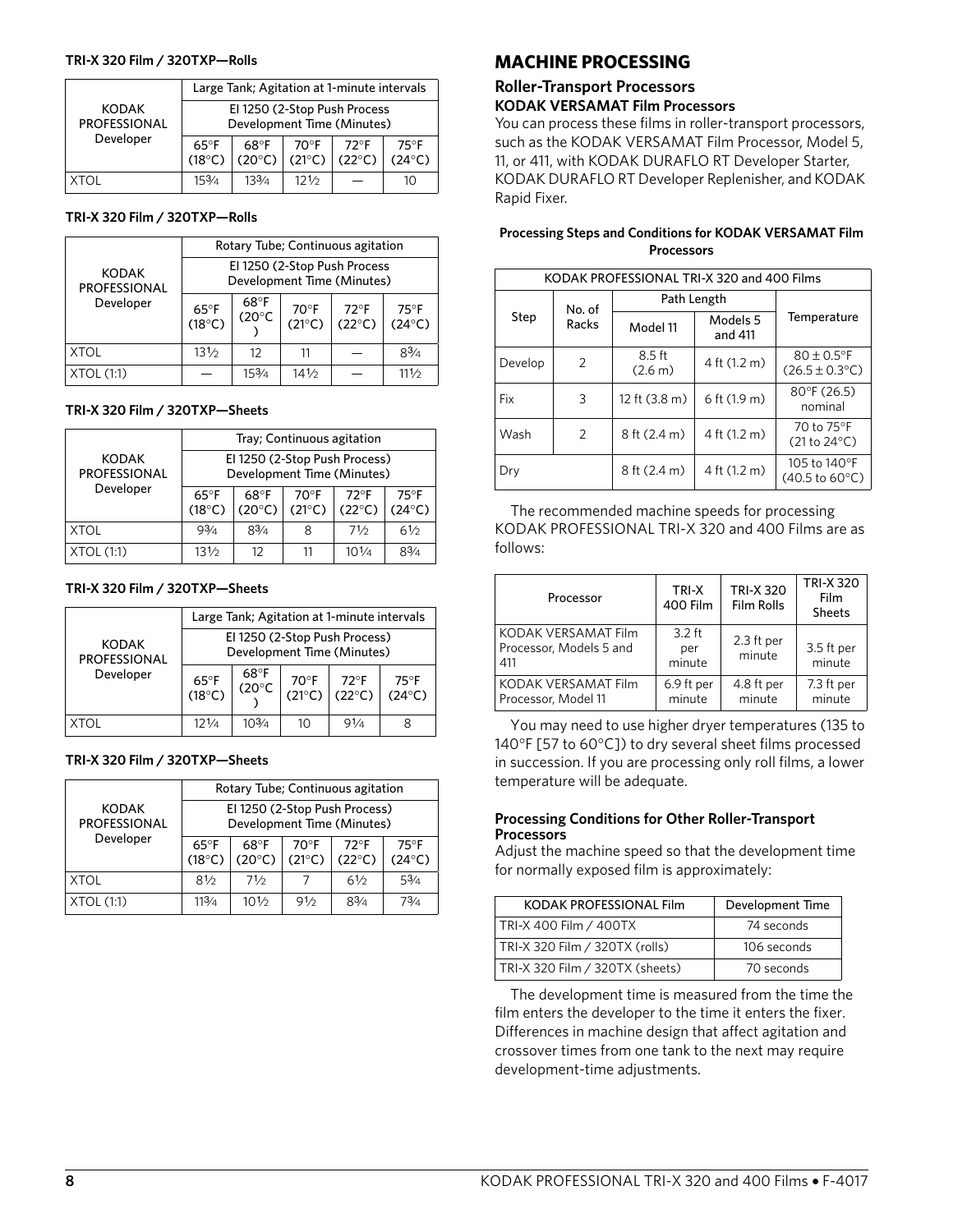#### **Replenishment Rates**

Developer—Because most film loads will consist of a variety of film types, use an average replenishment rate of 0.20 mL per square inch of film processed.

Fixer—Use 0.55 mL per square inch.

## **Push Processing: Roller Transport Processors**

To process pushed TRI-X 320 or 400 Film in a machine with DURAFLO RT Developer (working solution), use a normal machine process with the machine speed shown in the appropriate table below.

| <b>KODAK</b><br><b>PROFESSIONAL</b><br><b>Film</b> | FI   | Machine Speed                                   |
|----------------------------------------------------|------|-------------------------------------------------|
|                                                    |      | KODAK VERSAMAT Film Processor, Models 5 and 411 |
| TRI-X 320 Rolls                                    | 640  | 2.3 ft/min (normal)                             |
|                                                    | 1250 | $1.2$ ft/min                                    |
| TRI-X 320 Sheets                                   | 640  | 3.5 ft/min (normal)                             |
|                                                    | 1250 | $1.7$ ft/min                                    |
| <b>TRI-X 400</b>                                   | 800  | 3.2 ft/min (normal)                             |
|                                                    | 1600 | $1.9$ ft/min                                    |
|                                                    | 3200 | $1.6$ ft/min                                    |
| <b>KODAK VERSAMAT Film Processor, Model 11</b>     |      |                                                 |
| TRI-X 320 Rolls                                    | 640  | 4.8 ft/min (normal)                             |
|                                                    | 1250 | $2.7$ ft/min                                    |
| TRI-X 320 Sheets                                   | 640  | 7.3 ft/min (normal)                             |
|                                                    | 1250 | $3.7$ ft/min                                    |
| <b>TRI-X 400</b>                                   | 800  | 6.9 ft/min (normal)                             |
|                                                    | 1600 | 4.0 ft/min                                      |
|                                                    | 3200 | $3.4$ ft/min                                    |

| <b>Other Roller-Transport Processors</b>    |      |                      |
|---------------------------------------------|------|----------------------|
| <b>KODAK</b><br><b>PROFESSIONAL</b><br>Film | FI   | Development Time     |
| TRI-X 320 rolls                             | 640  | 106 seconds (normal) |
|                                             | 1250 | 192 seconds          |
| <b>TRI-X 400</b>                            | 800  | 74 seconds (normal)  |
|                                             | 1600 | 129 seconds          |
|                                             | 3200 | 152 seconds          |
| TRI-X 320 Sheets                            | 640  | 70 seconds           |
|                                             | 1250 | 137 seconds          |

## **Large Tank Rack-and-Tank Processors**

The development times for large-tank rack-and-tank processors are based on a machine speed that transfers the film every 2 minutes. The times given below are starting-point recommendations for T-MAX RS Developer and Replenisher and XTOL Developer. Make tests to determine if results are acceptable for your needs.

|                                             |            | Large-Tank Rack-and-Tank Processing                                                 |                                                  |
|---------------------------------------------|------------|-------------------------------------------------------------------------------------|--------------------------------------------------|
| <b>KODAK</b><br><b>PROFESSIONAL</b><br>Film | FI         | <b>KODAK</b><br><b>PROFESSIONAL</b><br>Developer or<br>Developer and<br>Replenisher | Time (min)<br>at $72^\circ$ F<br>$(22^{\circ}C)$ |
| <b>TRI-X 320</b><br>(rolls and sheets)      | 320<br>640 | T-MAX RS                                                                            | $4$ to 6                                         |
| <b>TRI-X 400</b>                            | 400<br>800 | T-MAX RS<br>$D-76$<br><b>XTOL</b>                                                   | 4 to 6<br>$5$ to $7$<br>$5$ to $7$               |

#### **Replenishment Rates**

T-MAX RS Developer and Replenisher—Add 45 mL (1.5 ounces) of replenisher solution for each 135-36 or 120 roll or 8 x 10-inch sheet of film processed. Stir or recirculate the solution after each addition of replenisher solution.

**Note:** Do not use T-MAX RS Developer and Replenisher to replenish T-MAX Developer. They are not designed to work together.

XTOL Developer—Add 70 mL (2.4 ounces) of replenisher solution for each 135-36 or 120 roll or 8 x 10-inch sheet of film processed. Stir or recirculate the solution after each addition of replenisher solution.

# **RETOUCHING**

You can retouch KODAK PROFESSIONAL TRI-X 400 Film (135 and 120 sizes) on the emulsion side. You can retouch KODAK PROFESSIONAL TRI-X 320 Film (120, 220 and sheet sizes) by applying liquid dyes to the base or emulsion side. You can also use retouching pencil on the base side after applying KODAK Retouching Fluid.

Compared to KODAK TRI-X Pan and KODAK TRI-X Pan Professional Film, the newer TRI-X 400 and 320 Films may have a slightly different retouching "feel".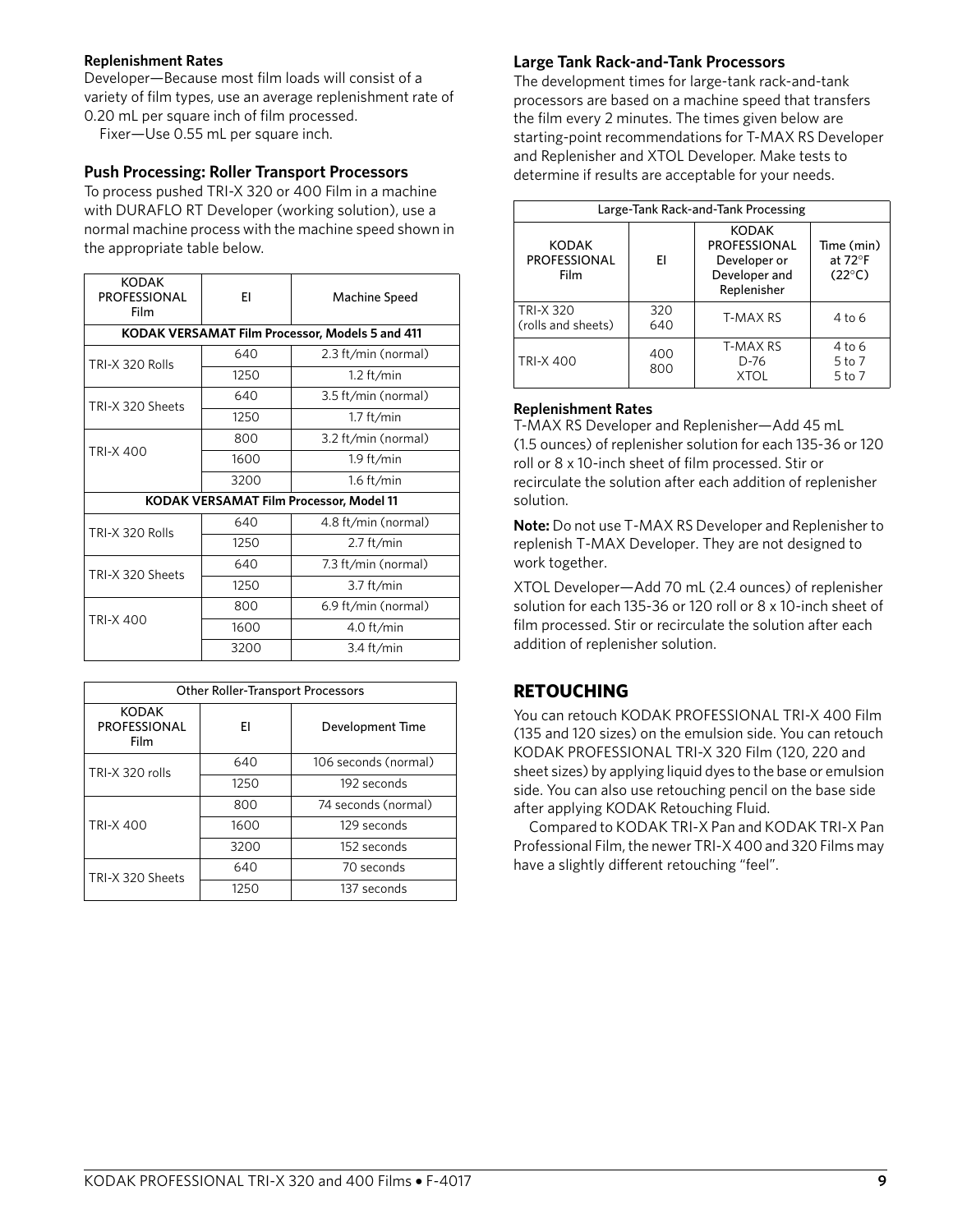## **IMAGE STRUCTURE**

The following information was generated using the old versions of these films. Granularity testing of old and new films in several other developers suggests this information should also be valid for the new versions.The data in this section is based on development in KODAK HC-110 Developer (Dilution B), 68°F (20°C).

| KODAK Film                        | Diffuse rms<br>Granularity* |
|-----------------------------------|-----------------------------|
| KODAK PROFESSIONAL TRI-X 400 Film | 17 (fine)                   |
| KODAK PROFESSIONAL TRI-X 320 Film | 16 (fine)                   |

\* Read at a net diffuse density of 1.0, using a 48-micrometre aperture, 12x magnification.

# **CURVES**

**Modulation Transfer Function**



**Spectral Sensitivity Curves**



**Note:** Modulation Transfer Function and Spectral Sensitivity were generated using the older version of this film (KODAK TRI-X Pan Fim 5063). Preliminary data suggests this information would be applicable to the new TRI-X Films.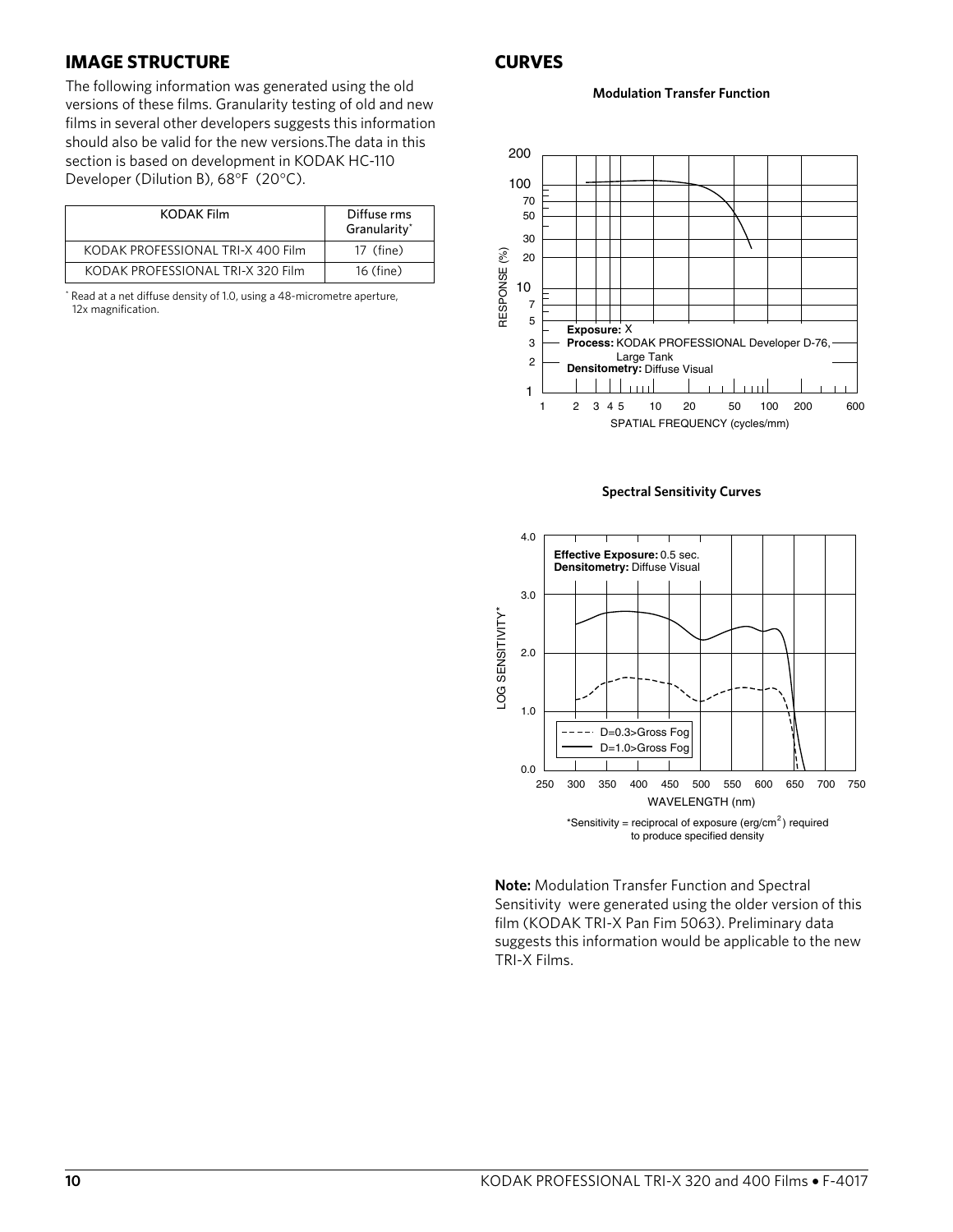

**Characteristic Curves KODAK PROFESSIONAL TRI-X 400 Film / 400TX, 120-size**



**Characteristic Curves KODAK PROFESSIONAL TRI-X 400 Film / 400TX, 35 mm**



**NOTICE:** The sensitometric curves and data in this publication represent product tested under the conditions of exposure and processing specified. They are representative of production coatings, and therefore do not apply directly to a particular box or roll of photographic material. They do not represent standards or specifications that must be met by Eastman Kodak Company. The company reserves the right to change and improve product characteristics at any time.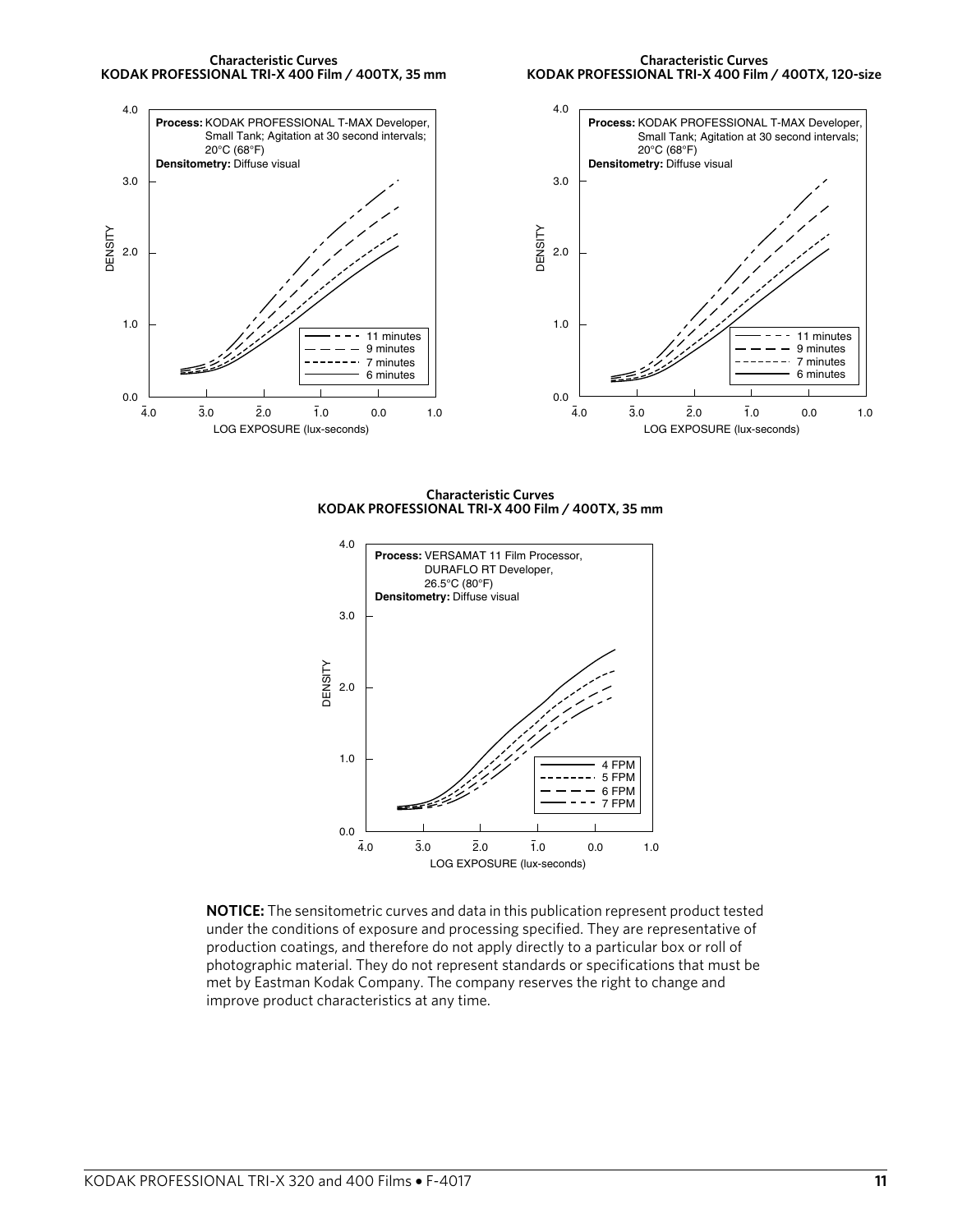





**Contrast Index Curves KODAK PROFESSIONAL TRI-X 400 Film / 400TX, 35 mm and 120-size**

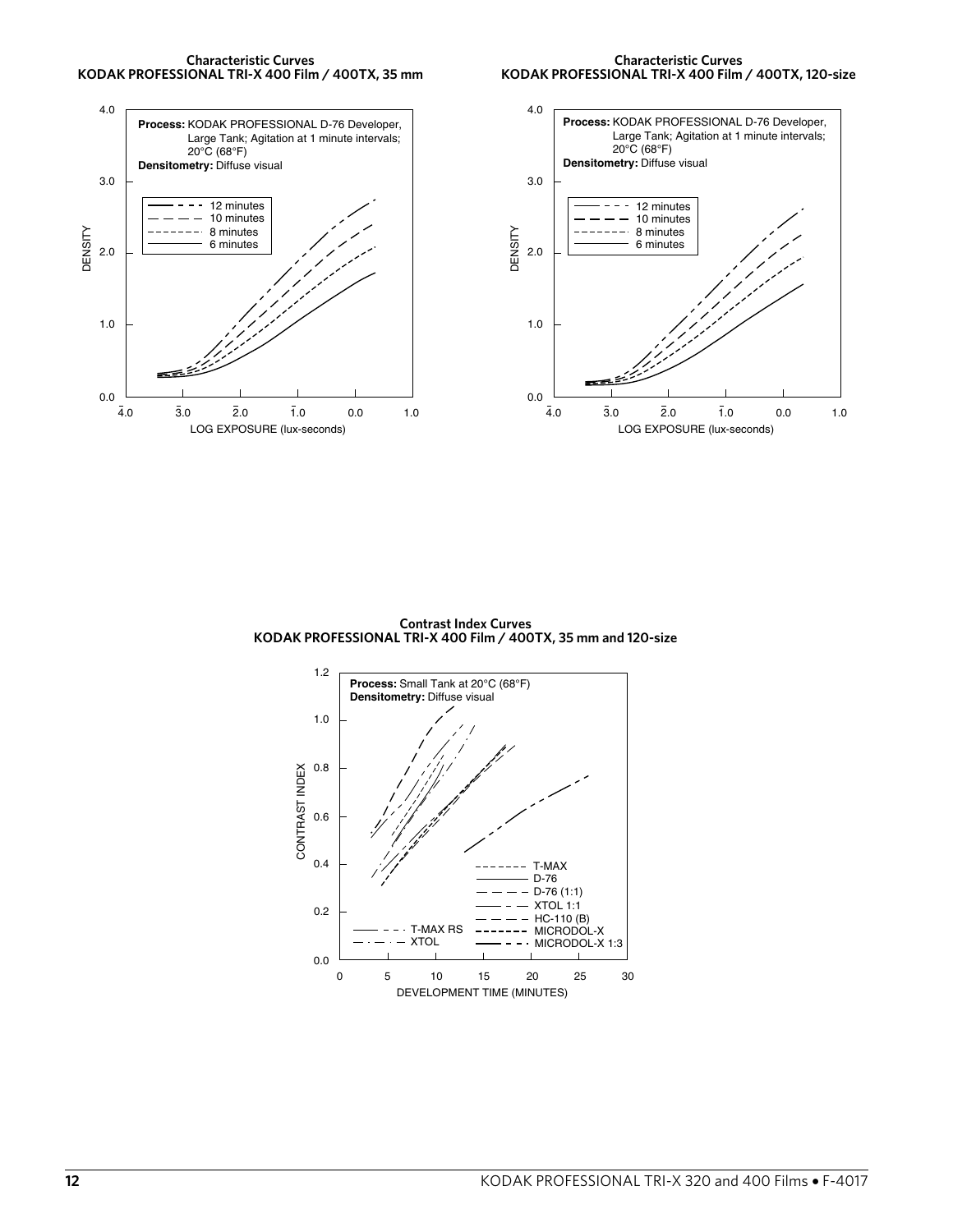

#### **Characteristic Curves KODAK PROFESSIONAL TRI-X 320 Film / 320TXP, 120/220**





**Contrast Index Curves KODAK PROFESSIONAL TRI-X 320 Film / 320TXP, 120/220**



**Contrast Index Curves KODAK PROFESSIONAL TRI-X 320 Film / 320TXP, 120/220**

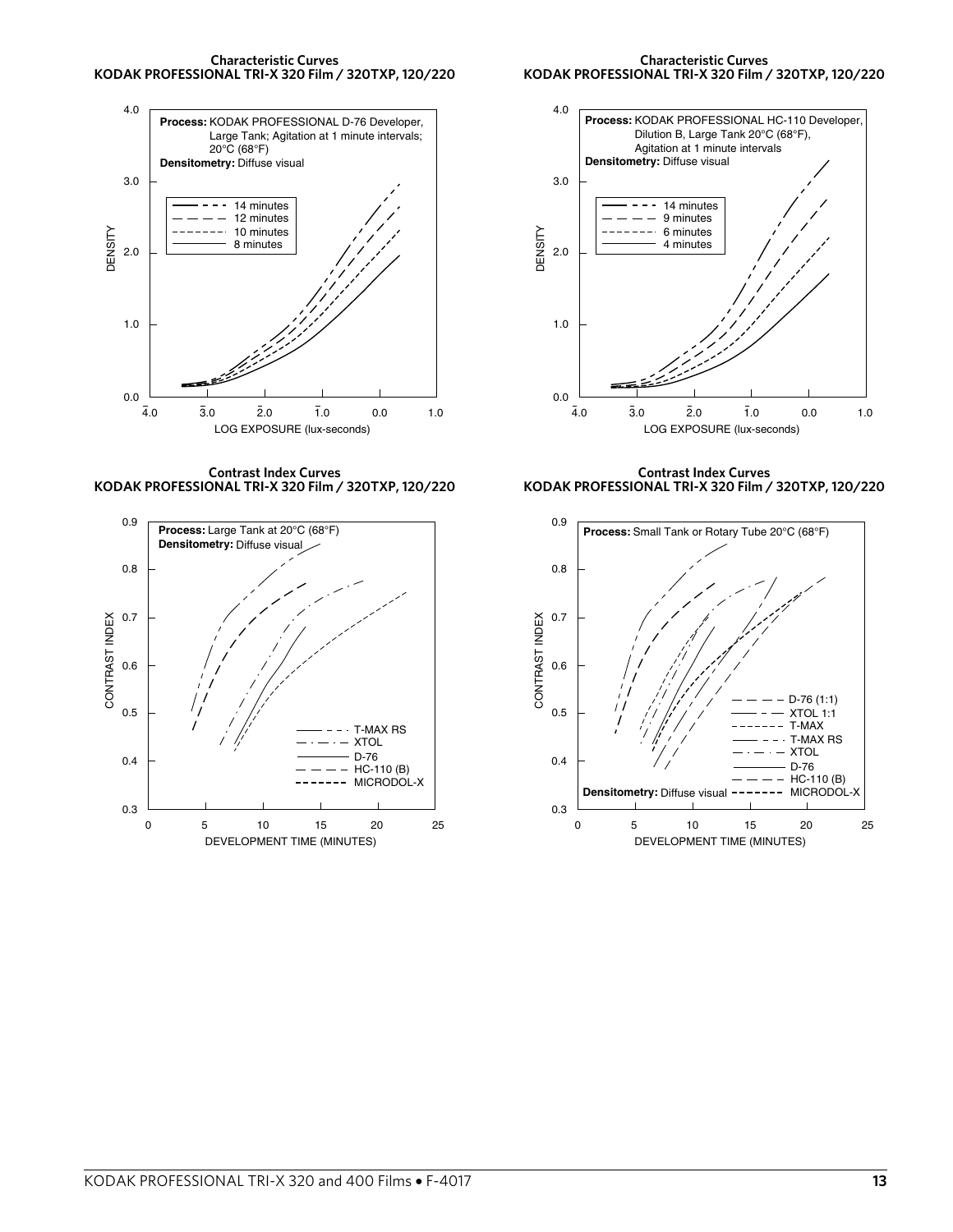



 Large Tank 20°C (68°F), Agitation at 1 minute intervals

**Process:** KODAK PROFESSIONAL D-76 Developer,

4.0



**Contrast Index Curves KODAK PROFESSIONAL TRI-X 320 Film / 320TXP, Sheets**



Densitometry: Diffuse visual 3.0 12 minutes 10 minutes 8 minutes DENSITY DENSITY 6 minutes 2.0 1.0 0.0  $\overline{2}.0$  $\bar{1.0}$  0.0  $4.0$ 3.0 1.0 LOG EXPOSURE (lux-seconds)

**Contrast Index Curves KODAK PROFESSIONAL TRI-X 320 Film / 320TXP, Sheets**

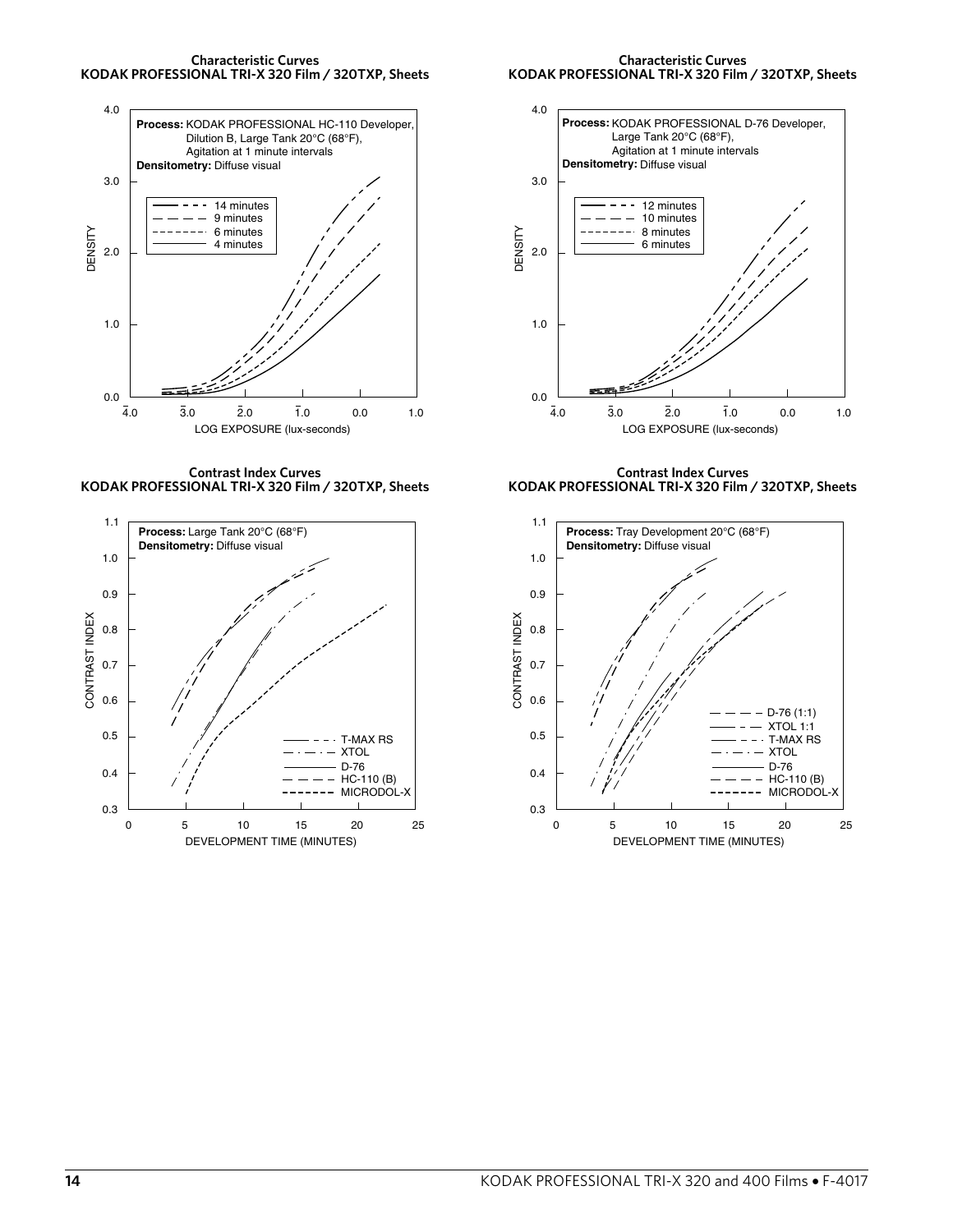**Contrast Index Curves KODAK PROFESSIONAL TRI-X 320 Film / 320TXP, Sheets**